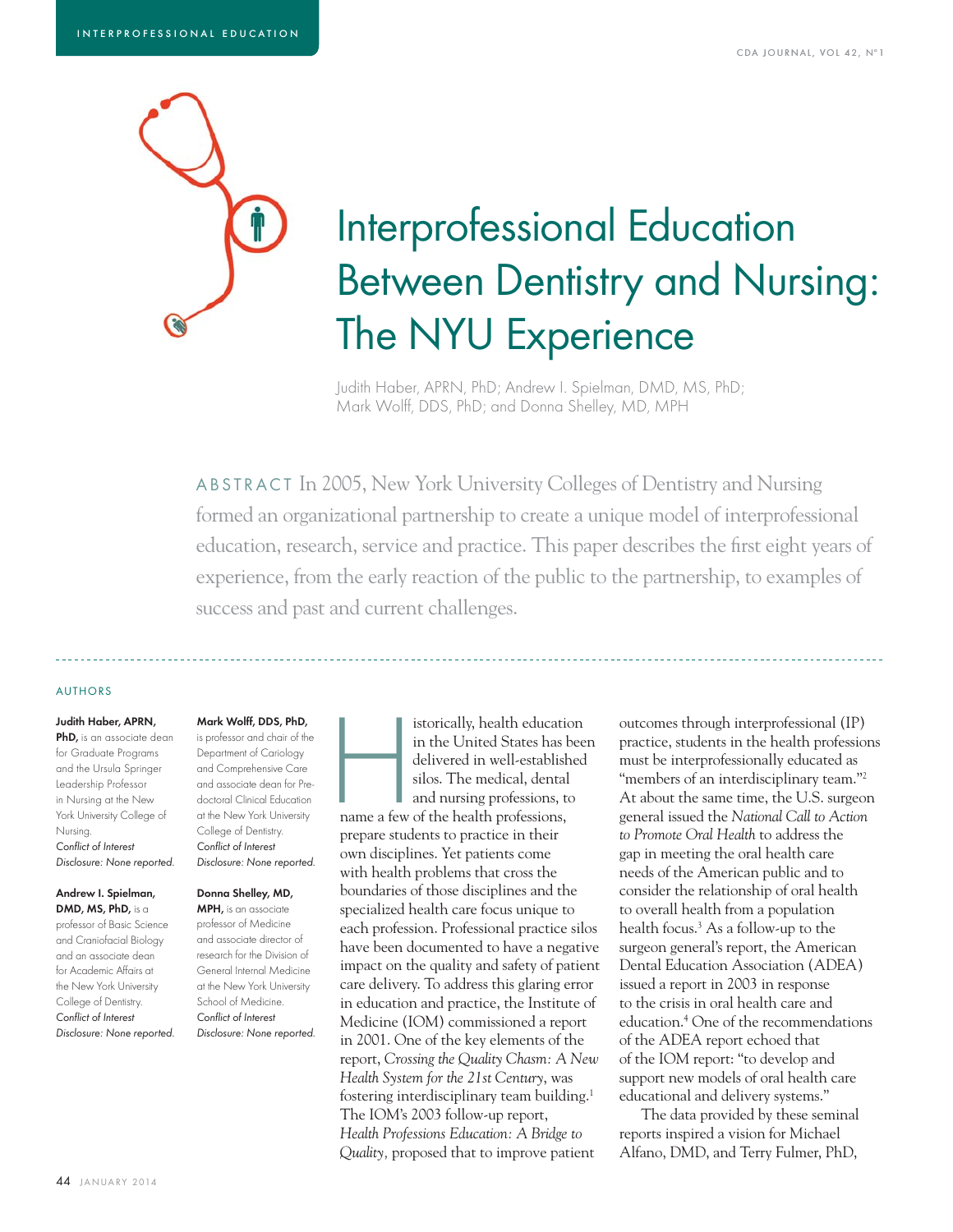RN, FAAN, the leaders of the NYU College of Dentistry (NYUCD) and the then Division of Nursing, respectively, about the potential of two health professions, both committed to health promotion and primary care, to have a greater impact together on global health outcomes than either could individually. To actualize this vision, they proposed an organizational partnership, a schoolwithin-a-school model, between the dental and nursing programs. The partnership provided an opportunity to develop novel IP education and practice models, as well as an IP research agenda that capitalized on the potential synergies of the research programs of each academic unit. In 2005, the NYU board of trustees approved the organizational relationship between the College of Dentistry and the now College of Nursing (NYUCN).

The initial reaction to this unusual alliance, primarily from some members of the larger dental community, dental alumni, faculty and students, was befuddlement and a question: Why? What did dentistry and nursing have in common? A study comparing the core competencies of dentistry, nursing and medicine demonstrated that there was more in common than one might assume. The findings revealed a surprisingly high, 38 percent, partial or total overlap between competencies for dentistry and nursing, and 25.4 percent overlap between competencies for dentistry and medicine.<sup>5</sup> These data provided reinforcement for the wisdom of the dental-nursing venture. The leadership of both colleges immediately were engaged, given that they were both openminded and curious about the potential "home runs" in education, practice and research that could be realized. The most obvious obstacle was the one-mile physical separation of the two colleges.

The wisdom of the dental-nursing

alliance was reinforced in 2011 when publication of two important IOM documents, *Advancing Oral Health in America* 6 and *Improving Access to Oral Health Care for Vulnerable and Underserved Populations,*<sup>7</sup> highlighted policy issues related to serious gaps in access to oral health services, the concomitant need to build oral health workforce capacity and the need to reduce oral health disparities. Almost simultaneously, another catalyst supporting our NYUCN/ NYUCD interprofessional collaboration was publication of the *Core Competencies* 

A study comparing the core competencies of dentistry, nursing and medicine demonstrated that there was more in common than one might assume.

*for Interprofessional Collaborative Practice,*<sup>8</sup> the result of six professional organizations, including our dental and nursing education organizations, the ADEA and the American Association of Colleges of Nursing (AACN). The final national policy agenda to lend credibility to the importance of oral health as a leading health topic was the 2010 launch of Healthy People 2020, which identified oral health promotion as the eighth leading health topic.9

The administration of the two colleges initiated several key steps and helped to facilitate the transition to an IP way of thinking. These included:

■ The creation of a joint administrative leadership team, the Executive Management Council (EMC), a group that included the deans, associate deans, directors and key individuals

from both colleges. The EMC meets monthly to discuss issues of concern and continues to forge a strategic and administrative alliance.

- The creation of a nursing faculty practice (NFP), a nurse practitioner (NP)-managed primary care practice located on the lobby level of the College of Dentistry, directly across from the dental admitting center. This strategic location was designed to operationalize the interprofessional vision of "one-stop oral-systemic health shopping" for dental patients and potential patients from the community. The NP-managed faculty practice turned out to be not only a key resource for curricular initiatives, but it became the cornerstone and the most obvious physical evidence of the dental-nursing partnership.
- The creation of an office of IP education with a new full-time faculty line for its director. The first director, a medical doctor with a master's of public health, was appointed to lead development, implementation and evaluation of an IP agenda in education and practice, identify potential IP research synergies between the two schools and evaluate new practice models. Five years later, many of the initiatives have been integrated into the nursing and dental curricula as "best practices." However, overall interprofessional organizational leadership from both colleges is essential to keep the "big opportunities" flowing in partnership with unitor project-specific champions.
- The joint development of a strategic plan identifying two important strategic pillars — leveraging partnership among dentistry, nursing and dental hygiene and developing men and women of science — as top priorities. The strategic plan provided the catalyst for leveraging IP oral-systemic health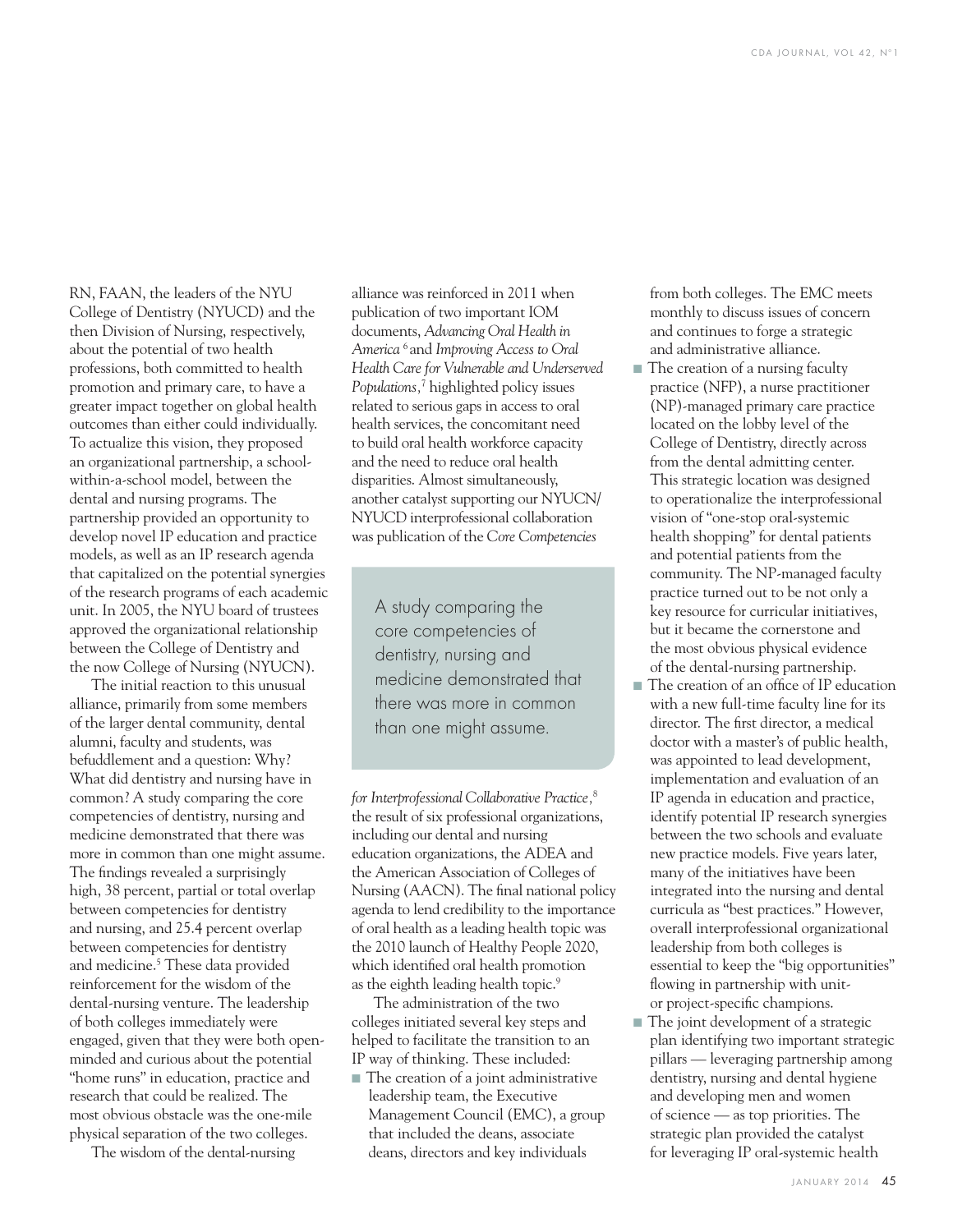#### TABLE

#### Overview of Interprofessional Collaborations Between Nursing and Dentistry

| Interprofesssional clinical education initiatives                            | 9  |  |
|------------------------------------------------------------------------------|----|--|
| Publications                                                                 | 26 |  |
| Funded joint grants                                                          | 7  |  |
| Interprofessional service learning programs (e.g., health fairs, screenings) | 25 |  |
| Joint global outreach programs                                               | 3  |  |
| Interprofessional presentations                                              | 12 |  |
| Number of nursing and dental faculty teaching in each other's program        | 15 |  |
| Number of nursing and dental courses that benefited from cross teaching      | 20 |  |
| Interprofessional oral-systemic health practice model                        |    |  |

initiatives. Over the last five years, the two colleges have fulfilled, and in some cases surpassed, the majority of the stated goals and outcomes of this strategic plan. A new strategic initiative is planned for the next five years.

■ Provision of scholarship opportunities for organization leaders and faculty. Our dental-nursing partnership has provided a unique platform for the nursing faculty to play a national leadership role representing the nursing profession on the National Interprofessional Initiative on Oral Health (NIIOH), a national effort to increase oral health in primary care education and practice, jointly funded by DentaQuest, Washington Dental Service and Connecticut Health Foundations. The College of Nursing has been funded by NIIOH to lead a national nursing oral health agenda through the Oral Health Nursing Education and Practice (OHNEP) program featuring faculty development, curriculum integration and best clinical practices in oralsystemic health. OHNEP leaders are prominent nationally in nursing and interprofessional circles, addressing the opportunity for the nursing profession to be a "new partner in prevention."

### Innovative IP Oral-systemic Initiatives

The interprofessional educational programs that we developed at NYU were not meant to consist of the co-location of dental and nurse practitioner students in a large lecture hall in core courses such as pathophysiology or pharmacology. Such models exist currently in a handful of dental and medical schools and health centers across the country as part of basic science education. Such arrangements make good financial sense, but their IP educational value is questionable. At NYU Colleges of Dentistry and Nursing, such interactions usually are not possible because of spatial and temporal constraints on student availability. Our unique focus was clinical education and practice experiences. A summary of interprofessional collaborative activities is shown in the TABLE and selected IP clinical education, faculty development and research exemplars are highlighted below.

#### Nursing Faculty Practice

The Nursing Faculty Practice (NFP) is an adult primary care practice staffed by nurse practitioners and located on site at the College of Dentistry. It operates as a New York State Article 28 diagnostic and treatment center and provides a full scope of primary care services addressing not only patient-centered, disease-based clinical management but also health promotion and disease prevention. The NYU College of Dentistry is one of the largest oral health care facilities in the U.S., with more than 500 dental chairs, nearly 30,000 new patients and 380,000 patient visits a year. Findings from a needs assessment indicated that approximately 24 percent of dental patients seeking oral health care at NYUCD did not have or did not access a usual source of primary care.10

This gap in access to primary care positioned NYUCD and NYUCN to use the co-location of the NFP and the dental clinics as an innovative IP clinical learning environment. A reciprocal referral and consultation pattern between the NFP and faculty and students in the dental clinics reflects our aim of expanding the health care lens through which primary care providers, dentists and nurse practitioners view the delivery of effective health care across the life span. Seamless oral-systemic health care taking place under one roof should increase access, decrease barriers to comprehensive health care and improve clinical outcomes. Our aim was to break down the silos of our respective disciplines and prepare the next generation of nurse practitioners and dentists committed to addressing both the oral and systemic health needs of patients. We wanted to provide them with a series of IP clinical experiences so that when they graduated they would be "IP-practice ready" to operationalize a lifelong interprofessional practice paradigm. Electronic health record data collected by the NFP between 2008 and 2012 demonstrate that more than 500 primary care referrals that resulted in actual appointments/visits had been made by NYUCD faculty and students to the NFP — more than 150 referrals had been made on behalf of NFP primary care patients to the NYUCD dental clinics.

#### Collaborative Nursing/Dental Clinical **Experience**

An interprofessional clinical experience in the dental admitting center was designed for nurse practitioner and dental students. Nurse practitioner students had their primary care clinical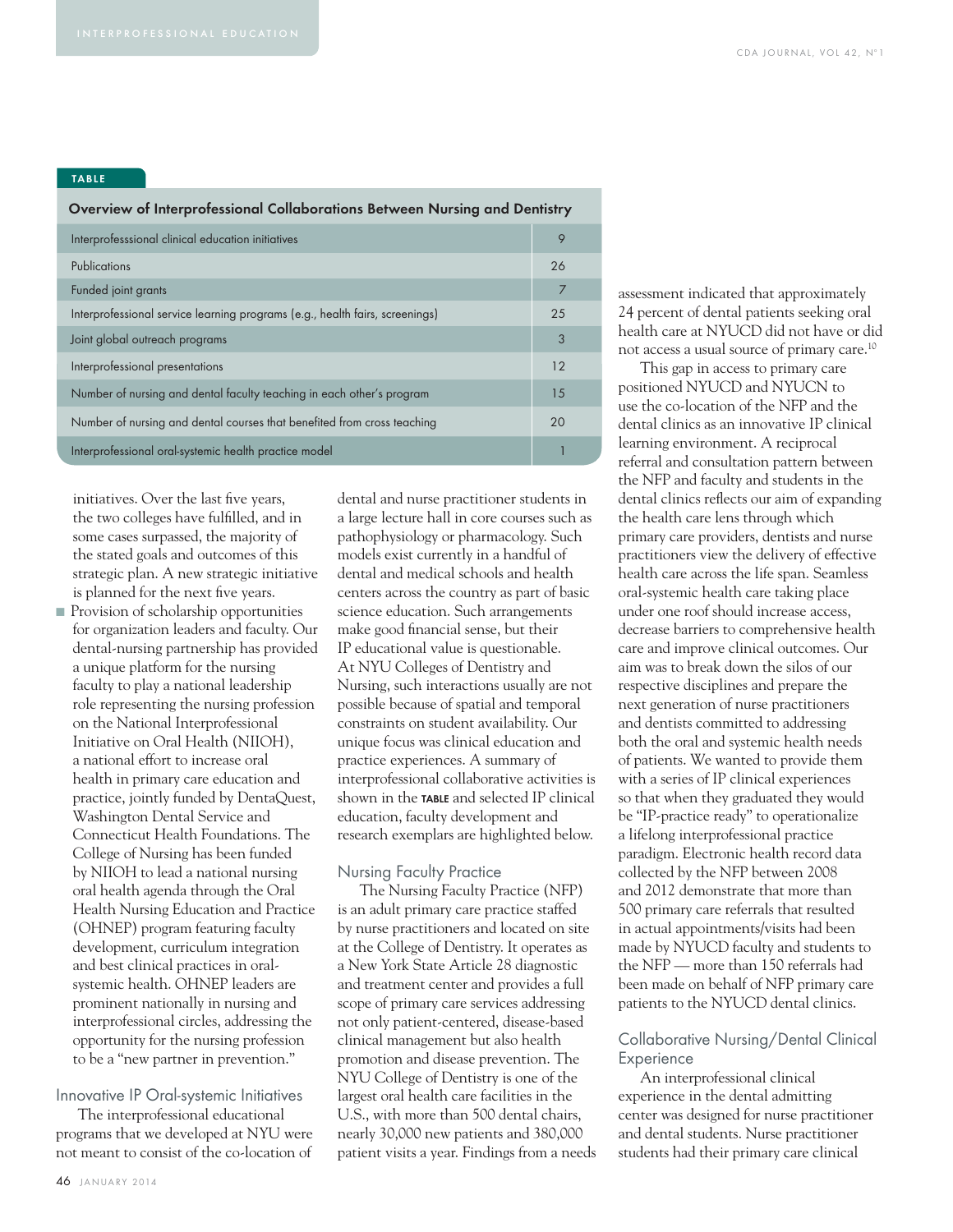experience at the NFP and dental students rotated through the adult dental admitting center. They were paired with a dental and nursing faculty member twice a week for a half day to promote increased clarity about the roles and responsibilities of each profession, interprofessional communication, team building and patient-centered care through collaboration on the assessment and treatment planning for a dental patient. The aim of the experience for dental students was to demonstrate a comprehensive approach to assessing patient general health needs, including the need for collaboration and referral (primary care, dietary counseling, social work, etc.). The aim for nurse practitioner students was to demonstrate competence in completing an oral health assessment and physical exam and, if need be, referral for dental care. Each student taught the other the relevant skills of his or her discipline. Together, with faculty guidance, they collaborated on developing an interprofessional treatment plan by establishing the oral and systemic association in the context of assessment, diagnosis and treatment planning to address the patient's oral and overall health needs and appropriate triage.

This clinical model was initiated to broaden dental students' knowledge about managing patients with complex medical problems, especially those who are co-morbid with their oral health problems so that they consider patient needs through a more holistic lens. At the same time, exposure of dental students to nurse practitioner faculty who worked at the NFP provided a reminder to refer patients to the NFP for primary care and consult with the nurse practitioners when questions or issues about the dental patient's overall health arose and sometimes provided barriers to implementing dental care

unless resolved. The physical presence of a primary care practice during dental clinical hours provided an opportunity to extend targeted education to dental students.

#### Nursing/Dental Chairside Consultation Project

The Chairside Consultation Project took place in one of the general dental clinics on a weekly basis. The nurse practitioner faculty member collaborated with the dental group practice director to identify student competency development in relation to integrating the overall

Nurse practitioner students had their primary care clinical experience at the NFP and dental students rotated through the adult dental admitting center.

health needs of dental patients with their extant oral health problem(s). The nurse practitioner faculty member conducted patient chart reviews with dental students prior to commencing the dental patient encounter. Ad hoc consulting opportunities for dental students were offered while they were providing dental care to their regular patients. The aim of the project was to teach dental students about the need for comprehensive patient assessment, collaboration and referrals for systemic health risk factors and existing problems. Commonly identified general health problems were elevated blood pressure, risk for diabetes, weight, smoking and no primary care provider. Such dental patients were potential referrals to the NFP and

provided dental students with a holistic view of patient. This was a resourceintensive project that was not scalable across 14 group practice director groups with the nurse practitioner resources available, given the need to staff the NFP for delivery of primary care services.10

#### IP Integrated Basic Science-clinical Case Presentation Seminars

The aim of the IP integrated basic science-clinical case presentation seminars was to provide vertically integrated basic science and clinical education to students in all four years of the dental program and instill IP collaboration between dentistry, nursing and hygiene. The seminars were implemented incrementally. First, small groups of D4 and D3 students were asked to discuss clinical cases, with D4 students identifying the case and D3 students finding the best evidence in the literature by formulating a PICO question. In 2010, we added small groups of hygiene, D2 and D1 students and a basic science mentor to coordinate their contribution with a five-minute presentation (for each representative student) on a narrow aspect of the pathology or physiology, respectively, of the same patient. The result was a vertically integrated case presentation with all four years present (in small groups) and a representative of each year presenting his or her prepared contribution during a 50-minute well-polished, interprofessional presentation. In 2011, a nurse practitioner student and a dental hygiene student joined the dental team and collaborated on preparing the case presentation. Their role was to enhance the IP presentation and discussion of the oral health promotion (hygiene) and the general health (nurse practitioner) management of the patient.

How can all these students be in the same room at the same time? The seminars were held at 7:00 a.m. with frequent starts at 6:45 a.m. The outcome of these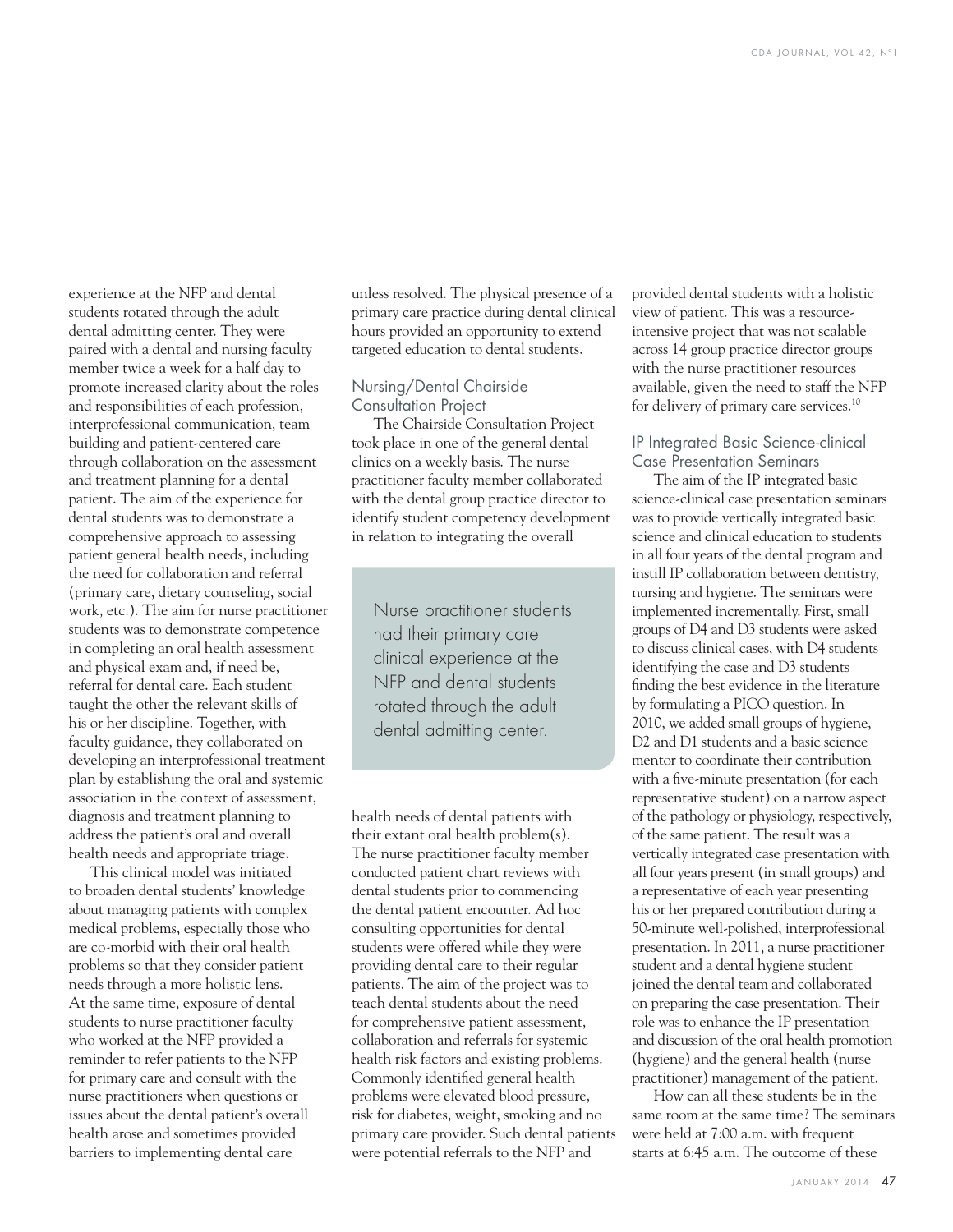integrated seminars was overwhelming support from each student and from the 28 faculty mentors. These mentors included 14 group practice directors and 14 basic science mentors, many of whom were dually trained clinicians, with or without advanced science degrees or straight PhDs. All faculty were from the dental college. Nursing and hygiene faculty join nurse practitioner and hygiene students on these early-morning seminars. Dental, nurse practitioner and hygiene students and faculty gained a deeper understanding and respect for the knowledge base and scope of practice of each participating profession, learning to communicate more effectively and function as a team.

#### Smoking Cessation Program

The Smoking Cessation Program was a systemwide initiative that addressed an IP population health issue that aligns with the Healthy People 2020 goals.<sup>9</sup> Data revealed that approximately 25 percent of NYUCD dental patients smoked cigarettes, a smoking prevalence that is 67 percent higher than the general New York City population (15.8 percent) and 19 percent higher than the general U.S. population.<sup>11,12</sup> The overall aim of the initiative was to inculcate a population-focused health care role for dental and nurse practitioner faculty and their students. A key component of the initiative was a study that implemented an intervention to improve the quality of tobacco use treatment in the 14 general dentistry clinics and evaluate provider adherence to tobacco use treatment guidelines. Faculty development and student training on smoking cessation and guideline adherence, chart prompts and free nicotine replacement therapy (NRT) were major features of the intervention.<sup>11,12</sup>

Dental students used the five A's ask, assess, advise, assist and arrange — to identify dental patients who smoked and encouraged them to stop. They were able

to offer up to six weeks of NRT and referred the patients to smoking cessation support services, including those provided at the NFP and through local online services. As a routine step, dental students accompanied these patients to the NFP to observe the follow-up care, including the prescribing of NRT and counseling sessions offered by the NFP faculty nurse practitioners and nurse practitioner students as a health promotion component of the NFP primary care services. The data reveal that from 2008 to 2011, 345 referrals were made for smoking cessation counseling and NRT;

Dental students used the five A's — ask, assess, advise, assist and arrange — to identify dental patients who smoked and encouraged them to stop.

245 individuals received smoking cessation counseling and NRT prescriptions. Findings indicate that faculty and students demonstrated increased adoption and implementation of tobacco use treatment guidelines in a dental public health setting that treats the most vulnerable populations. Based on the study findings and previous research in dental settings, by providing brief advice and NRT, an estimated quit rate of 10-18 percent can be estimated. This is consistent with national data. $11,12$ 

#### IP Pediatric Oral Health Initiatives

Collaboration between faculty and students in the NYUCN pediatric nurse practitioner program and the pediatric dental program, including dental students and pediatric dental residents, was designed to promote an interprofessional

health promotion collaboration focused on the oral and overall health needs of children. These are effective clinical education experiences that promote clinical competency development, IP communication team building and values clarification about the importance of oral health promotion. Dental, dental hygiene and pediatric nurse practitioner faculty designed a four-week rotation for pediatric nurse practitioner and dental students to participate in community outreach at Head Start and other preschool programs. The pediatric nurse practitioner students who take a health promotion course, learn from the dental students and faculty about and demonstrate competence in the pediatric oral health assessment, exam and how to provide anticipatory guidance. The D3 dental students learn from the pediatric nurse practitioner students about behavioral management of children, child safety, oral trauma risk reduction and management of primary care health problems (e.g., asthma or Type I diabetes) and their impact on oral health.

When the pediatric nurse practitioner students take their diagnosis and management courses, they have a second pediatric dental rotation, this time in the pediatric dental clinic with the pediatric dental residents. Guided by faculty from both programs, the pediatric nurse practitioner students and pediatric dental residents collaborate on assessing, diagnosing and developing a treatment plan for a complex pediatric patient with special needs (e.g., autism, seizure disorder, cerebral palsy, cancer, etc.). The pediatric nurse practitioner and pediatric dental resident team lead a collaborative case conference each semester to which faculty and students are invited. Since 2007, 115 pediatric nurse practitioners, 20 family nurse practitioners, 840 dental students and 120 pediatric dental residents have taken part in this IP pediatric oral health experience.13,14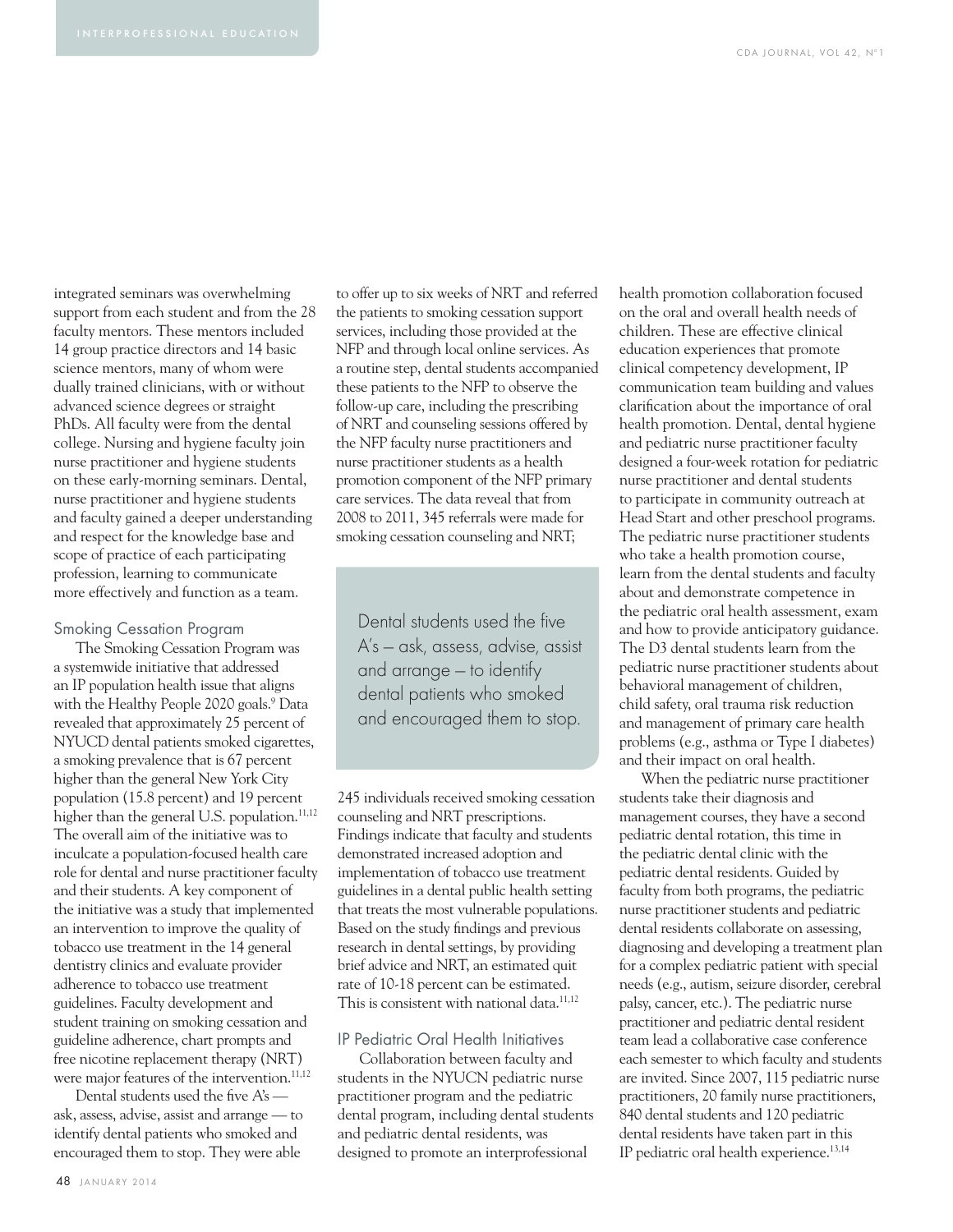#### Service Learning Initiatives

As a "private university in the public service," faculty and students at NYU place a high value on service learning. At NYUCN and NYUCD, servicelearning activities have a significant interprofessional component where we capitalize on the unique partnership of the two colleges. Each college has its own mobile health van, which serves their respective constituencies. However, we commit to interprofessional opportunities where the vans visit the same elementary school to offer dental screenings to the kindergarten and first grade children while the nursing van conducts a teddy bear clinic, exposing other children at the school to the importance of having and visiting a primary care provider. The dental van and nursing van staff arrange twice-yearly visits to the international high schools that the nursing van serves as a primary care safety net. The adolescents attending these schools are in the U.S. for four years or less. Many of them have never had dental care. Because they are Medicaid eligible, they can be screened on the dental van and referred to the dental school for any treatment they may need. Health fairs provide another opportunity for interprofessional collaboration where oral health and primary care screenings and health literacy programs are offered.

At a recent health fair for our NYUCN HRSA-funded elder care program, we had an event that included our adult-gerontology primary care nurse practitioner, dental hygiene and dental students and faculty. While the dental and dental hygiene students conducted the oral health screenings, the nurse practitioner students implemented the oral health literacy component by offering the health literacy equivalent of "speed dating." Every six minutes the older adults moved to one of six tables where the students had a different oral health literacy topic loaded

on their laptops that they shared with a group of four to eight attendees. Examples included diabetes and oral health, good dentures promote good nutrition and accessing affordable dental care. An annual ABC health screening, held at NYUCD since 2005, has become an interprofessional event with a wide array of oral health screenings offered, including blood pressure, diabetes and cholesterol screenings as well as BMI, weight and nutrition counseling. Nurse practitioner, nursing, hygiene and dental students, all of whom are supervised by the nurse

Health fairs provide another opportunity for interprofessional collaboration where oral health and primary care screenings and health literacy programs are offered.

practitioner faculty, often collaboratively implement these primary care services. In the past six years, we have collaboratively screened approximately 10,000 community members from the tristate area.

#### Summer Research Experience

The Summer Research Experience is a vibrant eight-week, full-time NYUCD program designed to introduce approximately 140 dental, dental hygiene and nurse practitioner students to research and inspire them to pursue research careers and/or value research as a component of their clinical or academic careers. Students attend IP research seminars presented by faculty research experts from both colleges. A faculty member whose research study and team the student joins

for the eight weeks mentors each student. Some dental students have the option of designing their own yearlong research project. Sharing the same strategic priority to develop men and women of science, it seemed like a perfect plan for NYUCN to join the Summer Research Experience. It has been a very rewarding collaboration with students from each college having the opportunity to work with faculty from either college, most of whom are extramurally funded scientists, depending on the student research interest and faculty availability. The Summer Research Experience culminates with a professional poster show featuring 120 to 150 posters each year, presented by the IP collaborating research teams on studies ranging from bench science to translation science. Some students have continued to work with their faculty mentors as research assistants and for independent study. They have submitted abstracts for student poster conference presentations, won poster awards and have been coauthors on faculty publications. The Summer Research Experience provides tangible evidence of the effectiveness of the NYUCD/NYUCN partnership in developing men and women of science.

#### Faculty Development: The EBP Academy

Interprofessional faculty initiatives related to evidence-based practice (EBP) provided an opportunity to actualize our strategic priority — developing men and women of science. Developing faculty as sophisticated research consumers was the major aim of this initiative. It provided a foundation for development of clinical scholarship initiatives for faculty whose primary aim was education and practice. The aim of the EBP initiative was to develop a critical mass of faculty EBP experts who would become EBP curriculum champions.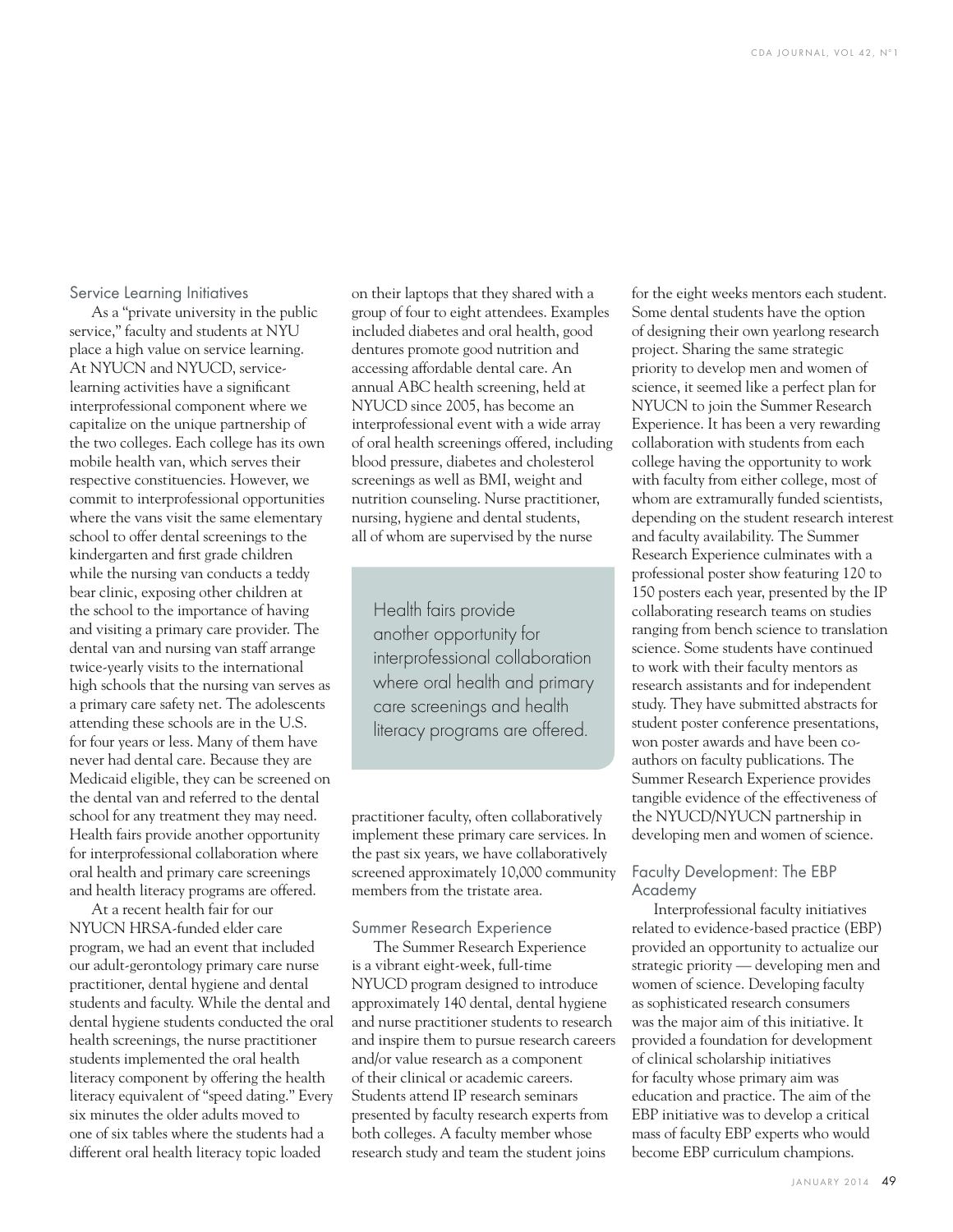The EBP Academy, funded by the NYUCD/NYUCN Office of Professional Development, sponsored semiannual faculty development workshops at the introductory, intermediate and advanced levels for 300 dental and 100 nursing faculty members over a threeyear period. Faculty from McMaster University in Hamilton, Ontario, taught the workshops until a critical mass of faculty were developed to lead our own workshops. An EBP steering committee co-led by NYUCN and NYUCD faculty provided the leadership for developing, implementing and evaluating the offerings.

The steering committee also sponsored an evidence-based decision making club that met monthly to critically appraise research studies and guidelines of mutual interest related to the oralsystemic connection. Faculty experts also conducted local EBP development programs for faculty at both colleges and provided individual and group consultation to faculty about integration of EBP in the nursing and dental curricula. Today, EBP is a major curriculum thread at both NYUCD and NYUCN. NYUCN has research courses at the baccalaureate, master's and clinical doctoral level that focus on developing increasingly sophisticated research consumers who lead evidence-based initiatives that result in systems-level change. NYUCD is now the North American Cochrane Center for Systematic Review Training in Oral Health and, currently, we have three IP systematic review teams from both colleges collaborating on preparing systematic reviews on Cochrane-approved oral health topics.

#### Discussion

The unique organizational partnership of the NYU Colleges of Dentistry and Nursing provided an opportunity for two health professions to capitalize on IP

initiatives when the importance of this concept was just emerging.1,2 Many of the successful exemplars presented in this article represented innovations that were "low-hanging fruit." Despite being successful, there were, and continue to be, challenges in maximizing our potential. We believe that these challenges, as well as the lessons learned, apply not only to NYU but also to other health science institutions who contemplate undertaking such IP health initiatives.

Engaging faculty champions who are formal or informal leaders is essential to supporting an IP culture change and promoting grassroots change.

#### **Challenges**

*Cultural dissonance.* The degree to which there was cultural dissonance was significant. Faculty and students from both colleges had a dearth of knowledge about the education, scholarship and scope of practice of each other's profession. Clarity about the roles and responsibilities of each profession was minimal and much of what was thought to be true was based on stereotypes rather than accurate data. For example, it remains an ongoing challenge to clarify the scope of practice of nurse practitioners to the dental community, especially new students who have not had any exposure to nurse practitioners. Similarly, it has been a challenge to educate nurse practitioner students about the health promotion role of the dental profession

and the potential for collaboration with regard to the oral-systemic connection.

*Faculty development.* Creating venues for IP faculty development so that faculty from different disciplines have opportunities to communicate about their respective role and responsibilities that from a long-term perspective, ultimately increases respect and trust about each profession, greater commitment to team building and advances contributions to patient-centered care.

*Reluctance from faculty to move out of their academic "comfort zone."* When faculty are faced with new projects that require them to commit to new and potentially disruptive, "uncomfortable" innovations, outside of their comfort zone, the first reaction may be "Why?" There has to be a very firm belief, commitment and messaging on the part of the organization's leadership about the value of the IP initiatives. Faculty changechampions are often hard to identify, given current responsibilities or administrative duties. Curriculum integration that features oral-systemic health using an IP framework is an important factor in maintaining momentum and faculty have to have both the knowledge base and commitment to continue advancing the IP strategic agenda.

*Sustainability.* Financial sustainability must be considered and factored into a cost-benefit analysis across academic units. The potential for specific IP initiatives to be revenue generating is an advantage. Other initiatives must be supported and built into the budget. For example, the NFP is a revenue-generating primary care practice. However, its academic mission and clinical placement for nurse practitioner and dental students, as well as credentialing/reimbursement challenges as a nurse managed center, make institutional and grant support an ongoing need. Sustainability is also